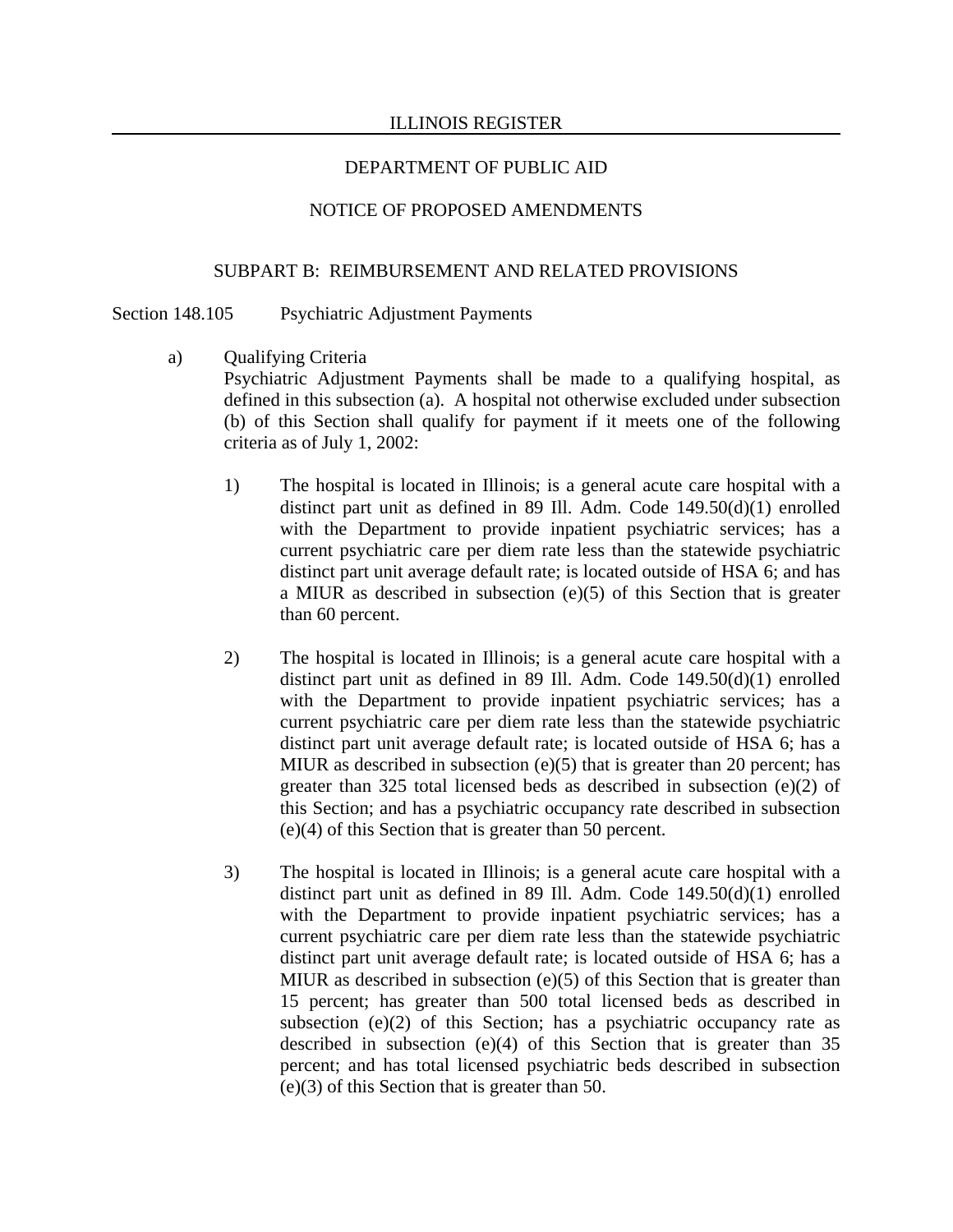#### ILLINOIS REGISTER

#### DEPARTMENT OF PUBLIC AID

- 4) The hospital is located in Illinois; is a general acute care hospital with a distinct part unit as defined in 89 Ill. Adm. Code 149.50(d)(1) enrolled with the Department to provide inpatient psychiatric services; has a current psychiatric care per diem rate less than the statewide psychiatric distinct part unit average default rate; is located outside of HSA 6; has a MIUR as described in subsection (e)(5) of this Section that is greater than 19 percent; has less than 275 total licensed beds as described in subsection (e)(2) of this Section; has fewer than 1,000 total psychiatric care days as described in subsection (e)(8) of this Section; has 40 or fewer total licensed psychiatric beds as described in subsection (e)(3) of this Section; has greater than 6,000 total days as described in subsection (e)(9) of this Section.
- 5) The hospital is located in Illinois; is a general acute care hospital with a distinct part unit as defined in 89 Ill. Adm. Code 149.50(d)(1) enrolled with the Department to provide inpatient psychiatric services; has a current psychiatric care per diem rate less than the statewide psychiatric distinct part unit average default rate; is located outside of HSA 6; has 50 or more total licensed psychiatric beds as described in subsection (e)(3) of this Section; and has a psychiatric occupancy rate described in subsection (e)(4) of this Section that is greater than 60 percent.
- b) The following five classes of hospitals are ineligible for Psychiatric Adjustment Payments associated with the qualifying criteria listed in subsections (a)(1) through (a)(4) of this Section:
	- 1) Hospitals located outside of Illinois.
	- 2) Hospitals located inside HSA 6.
	- 3) Psychiatric hospitals, as described in 89 Ill. Adm. Code 149.50(c)(1).
	- 4) Long term stay hospitals, as described in 89 Ill. Adm. Code 149.50(c)(4).
	- 5) A children's hospital, as described in 89 Ill. Adm. Code 149.50(c)(3).
- c) Psychiatric Adjustment Payment Rates
	- 1) For a hospital qualifying under subsection (a)(1) of this Section, the rate is \$63.00.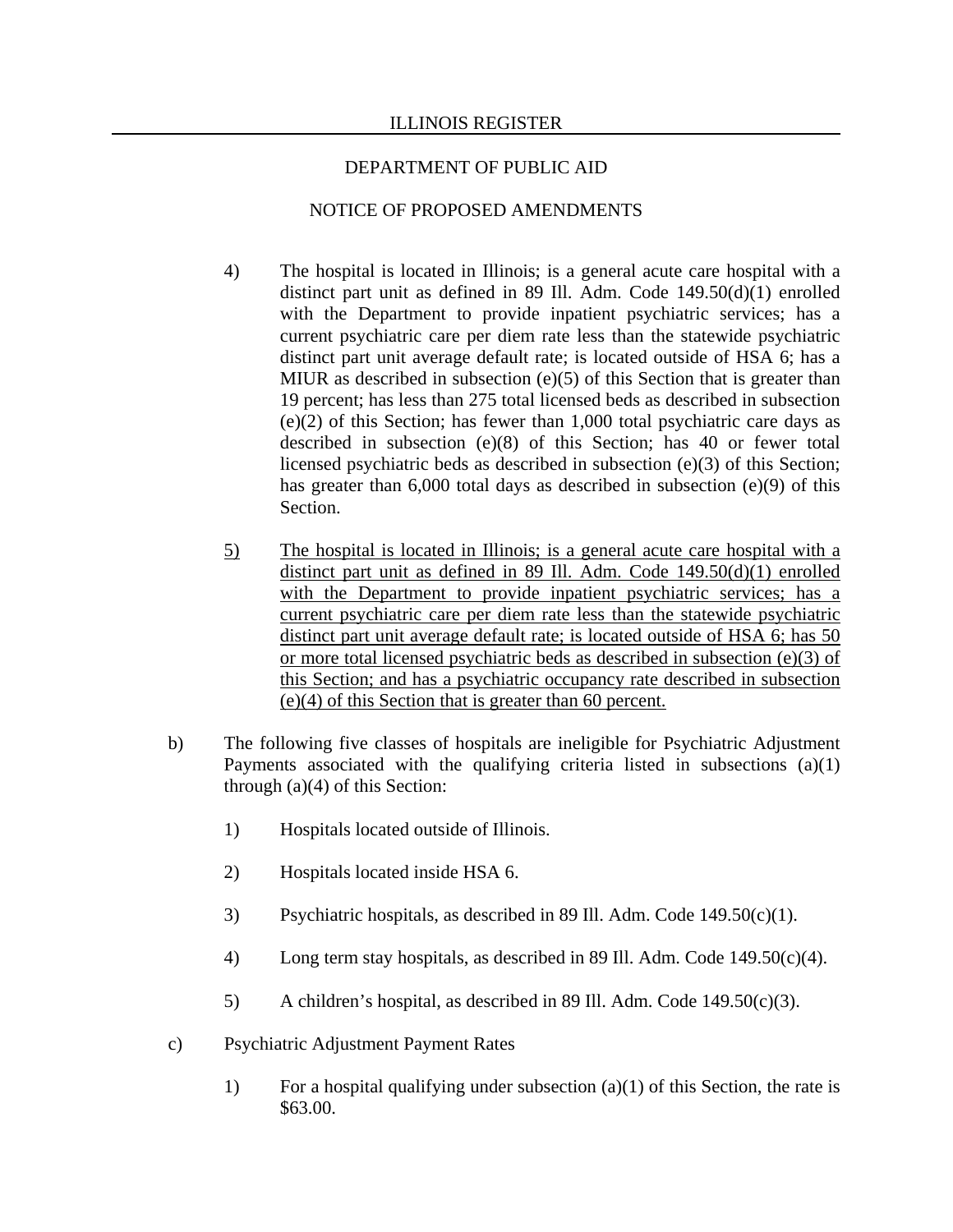#### ILLINOIS REGISTER

# DEPARTMENT OF PUBLIC AID

- 2) For a hospital qualifying under subsection  $(a)(2)$  of this Section that:
	- A) Has less than 10,000 total days, the rate is \$78.00.
	- B) Has equal to or greater than 10,000 total days, the rate is \$125.00.
- 3) For a hospital qualifying under subsection (a)(3) of this Section, the rate is \$21.00.
- 4) For a hospital qualifying under subsection (a)(4) of this Section, the rate is \$38.00.
- $5)$  For a hospital qualifying under subsection (a)(5) of this Section, the rate is \$140.00
- d) Payment to a Qualifying Hospital
	- 1) The total annual adjustment amount to a qualifying hospital shall be the product of the appropriate psychiatric adjustment payment rate, as described in subsection (c) of this Section, multiplied by total days as described in subsection (e)(9) of this Section.
	- 2) The total annual adjustment amount shall be paid to the hospital during the Psychiatric Adjustment Payment period in installments on, at least, a quarterly basis.
- e) Definitions
	- 1) "HSA" means Health Service Area, as defined by the Illinois Department of Public Health.
	- 2) "Total licensed beds" means, for a given hospital, the number of licensed beds, excluding long term care and substance abuse beds, as listed in the July 25, 2001, Illinois Department of Public Health report entitled "Percent Occupancy by Service in Year 2000 for Short Stay, Non-Federal Hospitals in Illinois".
	- 3) "Licensed psychiatric beds" means, for a given hospital, the number of psychiatric licensed beds, as listed in the July 25, 2001, Illinois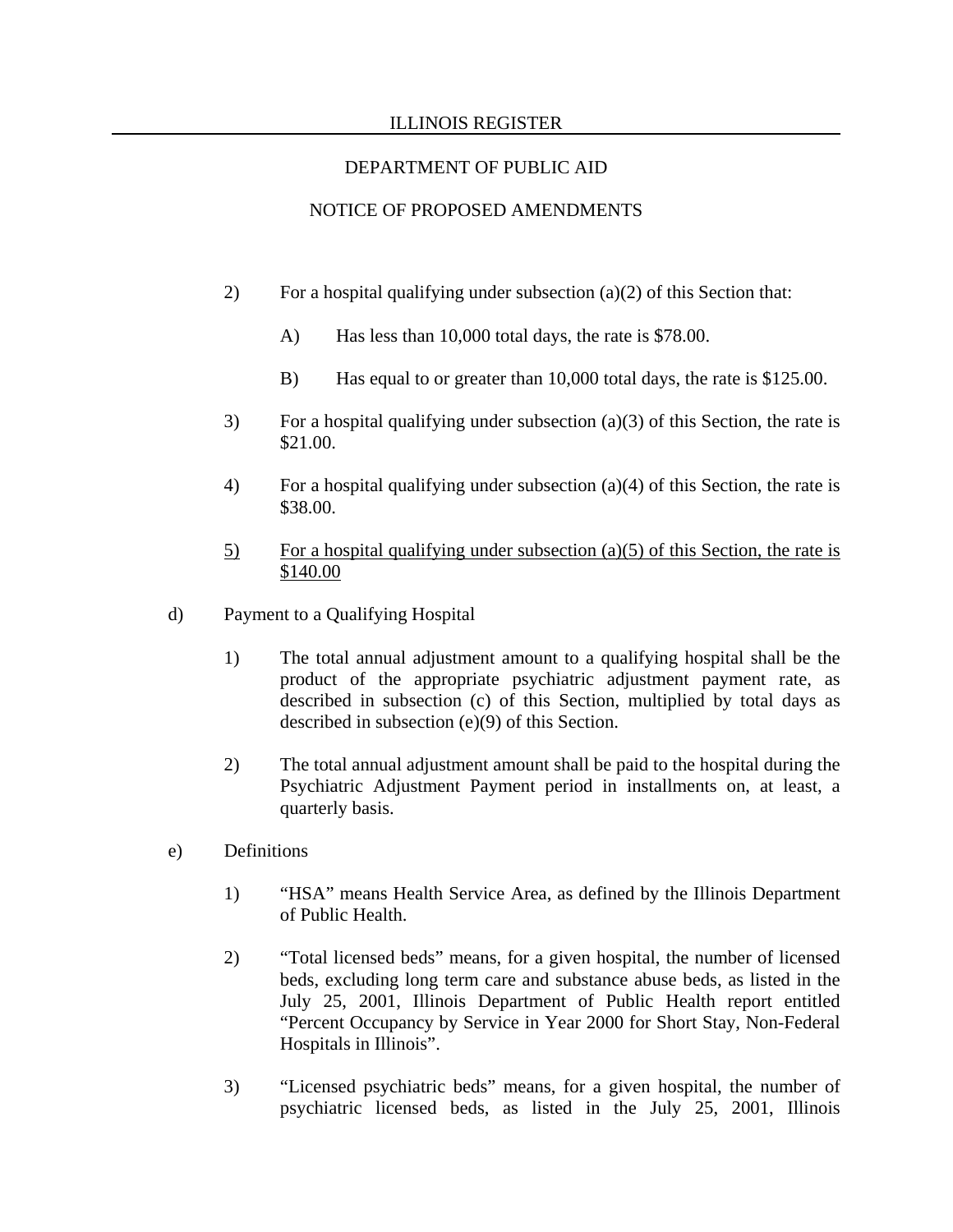#### NOTICE OF PROPOSED AMENDMENTS

Department of Public Health report entitled "Percent Occupancy by Service in Year 2000 for Short Stay, Non-Federal Hospitals in Illinois".

- 4) "Psychiatric occupancy rate" means, for a given hospital, the psychiatric hospital occupancy rate as listed in the July 25, 2001, Illinois Department of Public Health report entitled "Percent Occupancy by Service in Year 2000 for Short Stay, Non-Federal Hospitals in Illinois."
- 5) "MIUR" for a given hospital, has the meaning as defined in Section  $148.120(k)(5)$ , and shall be determined in accordance with Sections 148.120(c) and (f). For purposes of this rulemaking, the MIUR determination that was used to determine a hospital's eligibility for Disproportionate Share Hospital Adjustment Payments in rate year 2002 shall be the same determination used to determine a hospital's eligibility for Psychiatric Adjustment Payments in the Psychiatric Adjustment Payment Period.
- 6) "Psychiatric Adjustment Payment base year" means the 12-month period beginning on July 1, 2000, and ending on June 30, 2001.
- 7) "Psychiatric Adjustment Payment period" means, beginning October 1, 2002, the nine month period beginning October 1 and ending June 30 of the following year, and beginning July 1, 2003, the 12 month period beginning July 1 of the year and ending June 30 of the following year.
- 8) "Total psychiatric care days" means, for a given hospital, the sum of days of inpatient psychiatric care, as defined in Section 148.40(a), provided to recipients of medical assistance under Title XIX of the federal Social Security Act, excluding days for individuals eligible for Medicare under Title XVIII of that Act (Medicaid/Medicare crossover days), as tabulated from the Department's claims data for admissions occurring in the Psychiatric Adjustment Payment base year that were adjudicated by the Department through June 30, 2001.
- 9) "Total days" means, for a given hospital, the sum of days of inpatient hospital services provided to recipients of medical assistance under Title XIX of the federal Social Security Act, excluding days for individuals eligible for Medicare under Title XVIII of that Act (Medicaid/Medicare crossover days), as tabulated from the Department's claims data for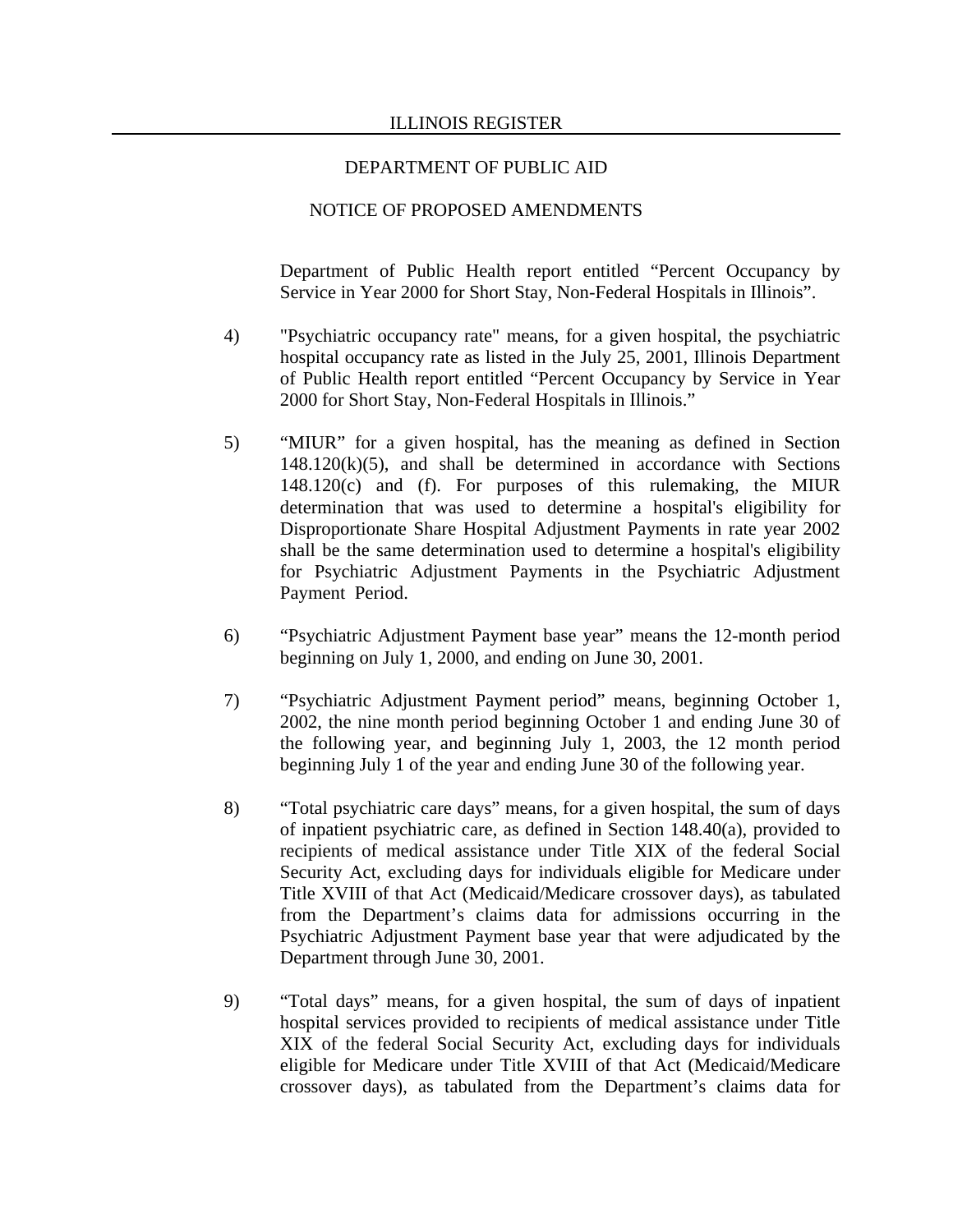# NOTICE OF PROPOSED AMENDMENTS

admissions occurring in the Psychiatric Adjustment Payment base year that were adjudicated by the Department through June 30, 2001.

10) "Psychiatric care average length of stay" means the quotient of the fraction, the numerator of which is the number of psychiatric care days in the Psychiatric Adjustment Payment base year, the denominator of which is the number of admissions in the Psychiatric Adjustment Payment base year.

(Source: Amended at 29 Ill. Reg. \_\_\_\_\_\_\_\_\_\_\_\_, effective \_\_\_\_\_\_\_\_\_\_\_\_\_\_\_\_\_\_\_\_\_\_\_)

Section 148.295 Critical Hospital Adjustment Payments (CHAP)

Critical Hospital Adjustment Payments (CHAP) shall be made to all eligible hospitals excluding county-owned hospitals, as described in Section 148.25 (b)(1)(A), unless otherwise noted in this Section, and hospitals organized under the University of Illinois Hospital Act, as described in Section 148.25 (b)(1)(B), for inpatient admissions occurring on or after July 1, 1998, in accordance with this Section.

- a) Trauma Center Adjustments (TCA) The Department shall make a TCA to Illinois hospitals recognized, as of the first day of July in the CHAP rate period, as a Level I or Level II trauma center by the Illinois Department of Public Health (IDPH) in accordance with the provisions of subsections  $(a)(1)$  through  $(a)(3)$  of this Section.
	- 1) Level I Trauma Center Adjustment.
		- A) Criteria. Illinois hospitals that, on the first day of July in the CHAP rate period, are recognized as a Level I trauma center by the Illinois Department of Public Health shall receive the Level I trauma center adjustment.
		- B) Adjustment. Illinois hospitals meeting the criteria specified in subsection  $(a)(1)(A)$  of this Section shall receive an adjustment as follows:
			- i) Hospitals with Medicaid trauma admissions equal to or greater than the mean Medicaid trauma admissions, for all hospitals qualifying under subsection  $(a)(1)(A)$  of this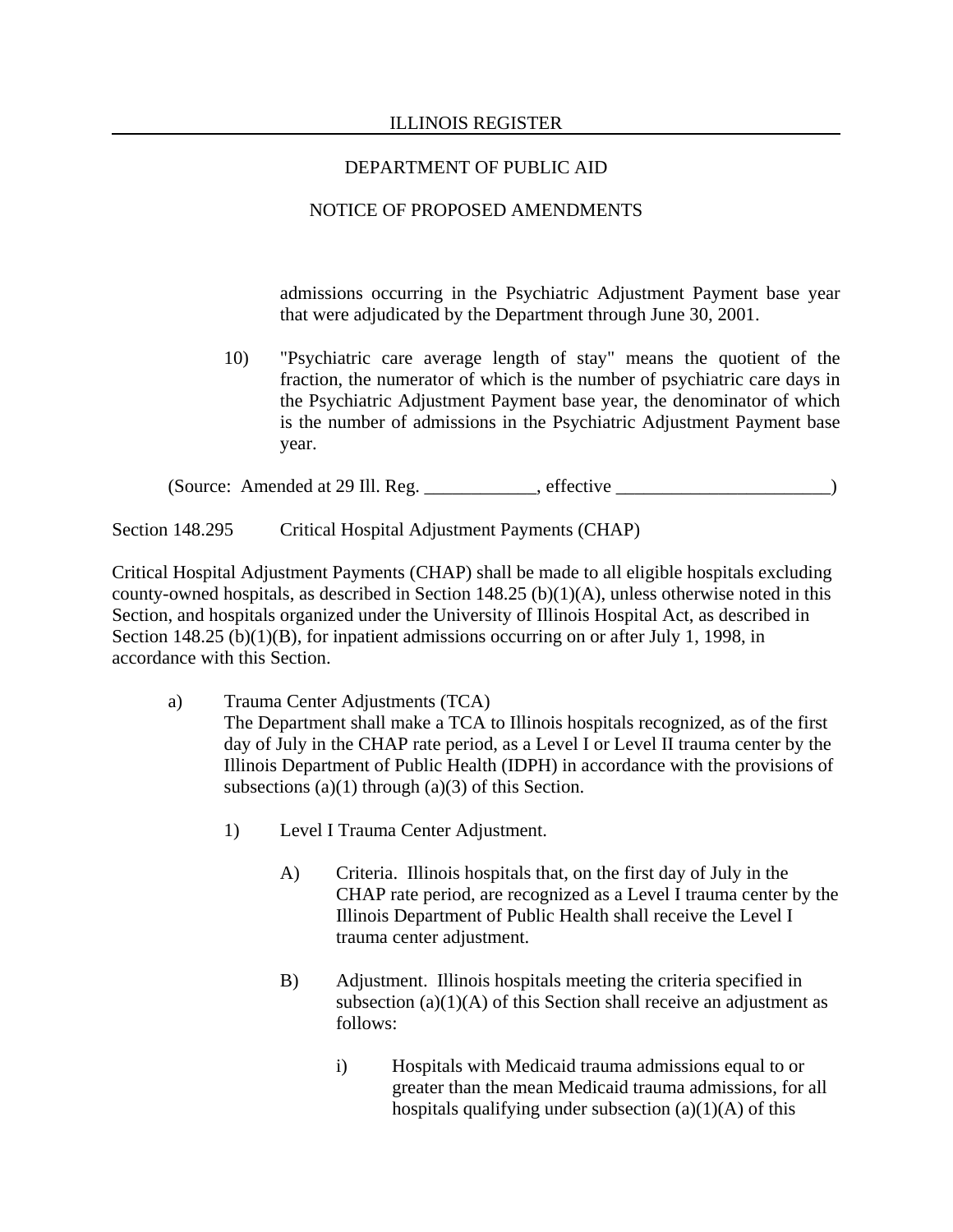### NOTICE OF PROPOSED AMENDMENTS

Section, shall receive an adjustment of \$21,365.00 per Medicaid trauma admission in the CHAP base period.

- ii) Hospitals with Medicaid trauma admissions less than the mean Medicaid trauma admissions, for all hospitals qualifying under subsection  $(a)(1)(A)$  of this Section, shall receive an adjustment of \$14,165.00 per Medicaid trauma admission in the CHAP base period.
- 2) Level II Rural Trauma Center Adjustment. Illinois rural hospitals, as defined in Section 148.25(g)(3), that, on the first day of July in the CHAP rate period, are recognized as a Level II trauma center by the Illinois Department of Public Health shall receive an adjustment of \$11,565.00 per Medicaid trauma admission in the CHAP base period.
- 3) Level II Urban Trauma Center Adjustment. Illinois urban hospitals, as described in Section  $148.25(g)(4)$ , that, on the first day of July in the CHAP rate period, are recognized as Level II trauma centers by the Illinois Department of Public Health shall receive an adjustment of \$11,565.00 per Medicaid trauma admission in the CHAP base period, provided that such hospital meets the criteria described below:
	- A) The hospital is located in a county with no Level I trauma center; and
	- B) The hospital is located in a Health Professional Shortage Area (HPSA) (42 CFR 5), as of the first day of July in the CHAP rate period, and has a Medicaid trauma admission percentage at or above the mean of the individual facility values determined in subsection (a)(3) of this Section; or the hospital is not located in an HPSA and has a Medicaid trauma admission percentage that is at least the mean plus one standard deviation of the individual facility values determined in subsection (a)(3) of this Section.
- b) Rehabilitation Hospital Adjustment (RHA) Illinois hospitals that, on the first day of July in the CHAP rate period, qualify as rehabilitation hospitals, as defined in 89 Ill. Adm. Code  $149.50(c)(2)$ , and that are accredited by the Commission on Accreditation of Rehabilitation Facilities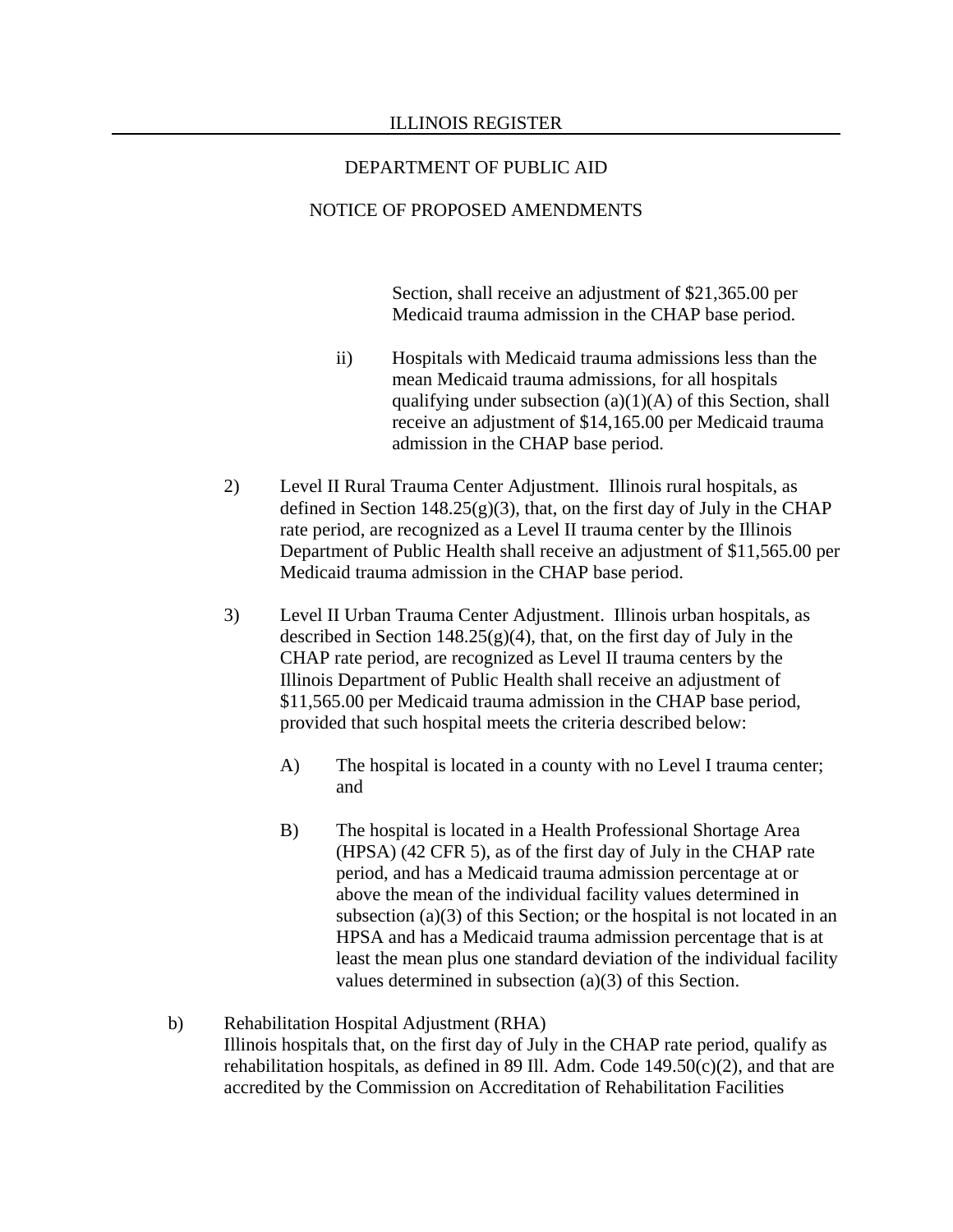# NOTICE OF PROPOSED AMENDMENTS

(CARF), shall receive a rehabilitation hospital adjustment in the CHAP rate period that consists of the following three components:

- 1) Treatment Component. All hospitals defined in subsection (b) of this Section shall receive \$4,215.00 per Medicaid Level I rehabilitation admission in the CHAP base period.
- 2) Facility Component. All hospitals defined in subsection (b) of this Section shall receive a facility component that shall be based upon the number of Medicaid Level I rehabilitation admissions in the CHAP base period as follows:
	- A) Hospitals with fewer than 60 Medicaid Level I rehabilitation admissions in the CHAP base period shall receive a facility component of \$229,360.00 in the CHAP rate period.
	- B) Hospitals with 60 or more Medicaid Level I rehabilitation admissions in the CHAP base period shall receive a facility component of \$527,528.00 in the CHAP rate period.
- 3) Health Professional Shortage Area Adjustment Component. Hospitals defined in subsection (b) of this Section that are located in an HPSA on July 1, 1999, shall receive \$276.00 per Medicaid Level I rehabilitation inpatient day in the CHAP base period.
- c) Direct Hospital Adjustment (DHA) Criteria
	- 1) Qualifying Criteria Hospitals may qualify for the DHA under this subsection (c) under the following categories:
		- A) Except for hospitals operated by the University of Illinois, children's hospitals, psychiatric hospitals, rehabilitation hospitals and long term stay hospitals, all other hospitals located in Health Service Area (HSA) 6 that either:
			- i) were eligible for Direct Hospital Adjustments under the CHAP program as of July 1, 1999, and had a Medicaid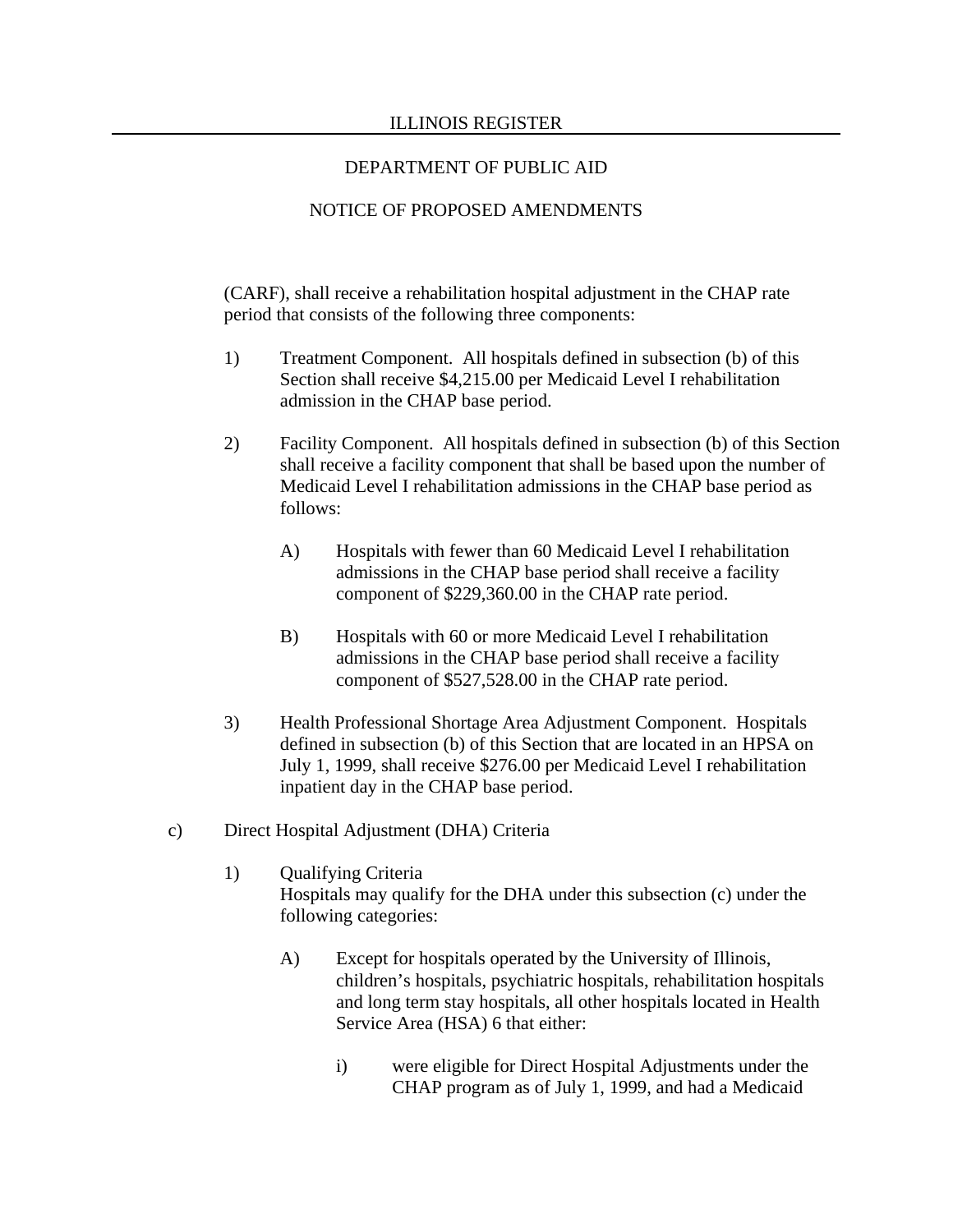#### NOTICE OF PROPOSED AMENDMENTS

inpatient utilization rate (MIUR) equal to or greater than the statewide mean in Illinois on July 1, 1999;

- ii) were eligible under the Supplemental Critical Hospital Adjustment Payment (SCHAP) program as of July 1, 1999, and had an MIUR equal to or greater than the statewide mean in Illinois on July 1, 1999; or
- iii) were county owned hospitals as defined in 89 Ill. Adm. Code  $148.25(b)(1)(A)$ , and had an MIUR equal to or greater than the statewide mean in Illinois on July 1, 1999.
- B) Illinois hospitals located outside of HSA 6 that had an MIUR greater than 60 percent on July 1, 1999, and an average length of stay less than ten days. The following hospitals are excluded from qualifying under this subsection  $(c)(1)(B)$ : children's hospitals; psychiatric hospitals; rehabilitation hospitals; and long term stay hospitals.
- C) Children's hospitals, as defined under 89 Ill. Adm. Code 149.50(c)(3), on July 1, 1999.
- D) Illinois teaching hospitals, with more than 40 graduate medical education programs on July 1, 1999, not qualifying in subsection  $(c)(1)(A)$ ,  $(B)$ , or  $(C)$  of this Section.
- E) Except for hospitals operated by the University of Illinois, children's hospitals, psychiatric hospitals, rehabilitation hospitals, long term stay hospitals and hospitals qualifying in subsection  $(c)(1)(A)$ ,  $(B)$ ,  $(C)$  or  $(D)$  of this Section, all other hospitals located in Illinois that had an MIUR equal to or greater than the mean plus one-half standard deviation on July 1, 1999, and provided more than 15,000 Total days.
- F) Except for hospitals operated by the University of Illinois, children's hospitals, psychiatric hospitals, rehabilitation hospitals, long term stay hospitals and hospitals otherwise qualifying in subsection  $(c)(1)(A)$ ,  $(B)$ ,  $(C)$ ,  $(D)$ , or  $(E)$  of this Section, all other hospitals that had an MIUR greater than 40 percent on July 1,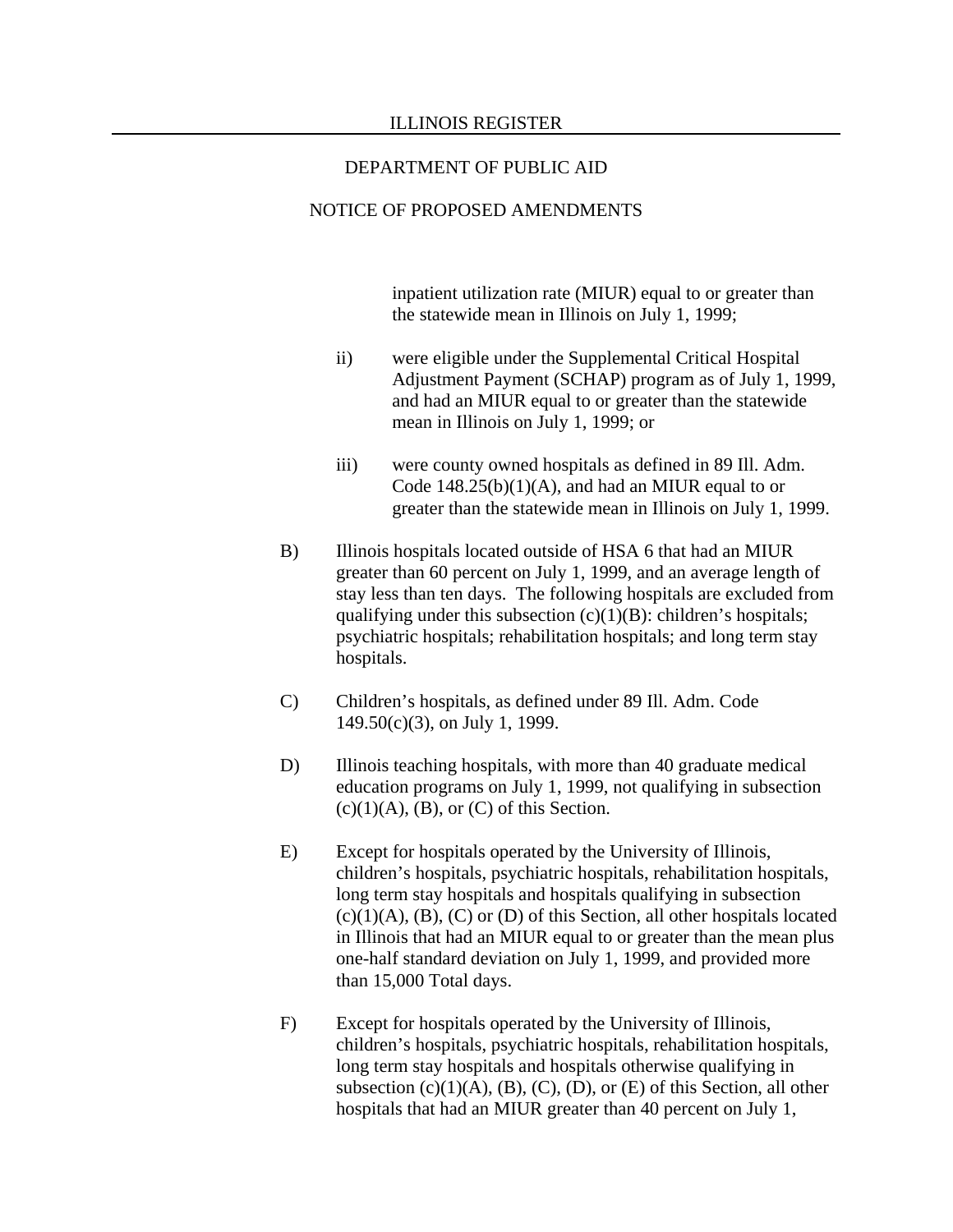### NOTICE OF PROPOSED AMENDMENTS

1999, and provided more than 7,500 Total days and provided obstetrical care as of July 1, 2001.

- G) Illinois teaching hospitals with 25 or more graduate medical education programs on July 1, 1999, that are affiliated with a Regional Alzheimer's Disease Assistance Center as designated by the Alzheimer's Disease Assistance Act [410 ILCS 405/4], that had an MIUR less than 25 percent on July 1, 1999, and provided 75 or more Alzheimer days for patients diagnosed as having the disease.
- H) Except for hospitals operated by the University of Illinois, children's hospitals, psychiatric hospitals, rehabilitation hospitals, long term stay hospitals and hospitals otherwise qualifying in subsection  $(c)(1)(A)$  through  $(c)(1)(G)$  of this Section, all other hospitals that had an MIUR greater than 50 percent on July 1, 1999.

### 2) DHA Rates

- A) For hospitals qualifying under subsection  $(c)(1)(A)$  of this Section, the DHA rates are as follows:
	- i) Hospitals that have a Combined MIUR that is equal to or greater than the Statewide mean Combined MIUR, but less than one standard deviation above the Statewide mean Combined MIUR, will receive \$69.00 per day for hospitals that do not provide obstetrical care and \$105.00 per day for hospitals that do provide obstetrical care.
	- ii) Hospitals that have a Combined MIUR that is equal to or greater than one standard deviation above the Statewide mean Combined MIUR, but less than one and one-half standard deviation above the Statewide mean Combined MIUR, will receive \$105.00 per day for hospitals that do not provide obstetrical care and \$142.00 per day for hospitals that do provide obstetrical care.
	- iii) Hospitals that have a Combined MIUR that is equal to or greater than one and one-half standard deviation above the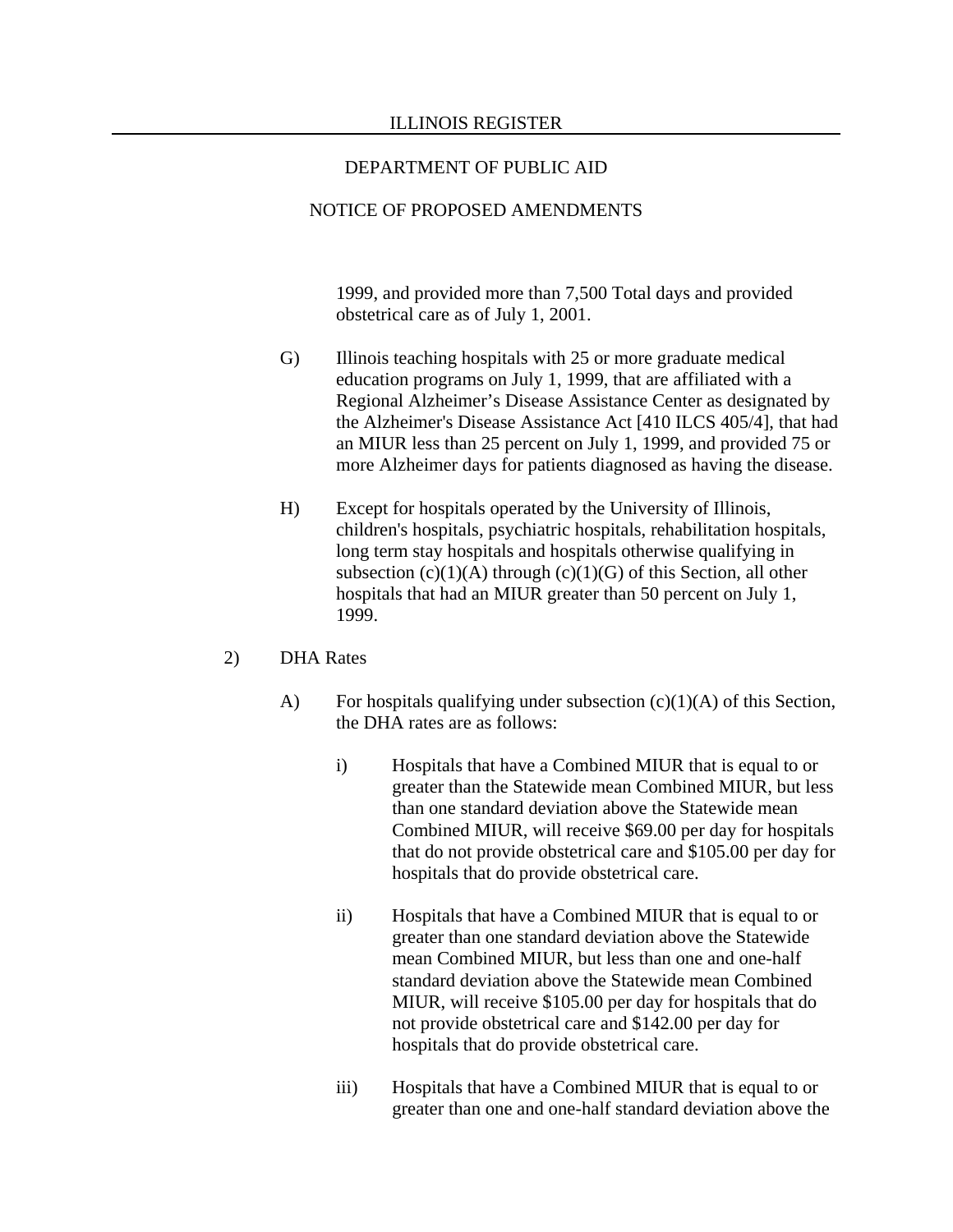#### NOTICE OF PROPOSED AMENDMENTS

Statewide mean Combined MIUR, but less than two standard deviations above the Statewide mean Combined MIUR, will receive \$124.00 per day for hospitals that do not provide obstetrical care and \$160.00 per day for hospitals that do provide obstetrical care.

- iv) Hospitals that have a Combined MIUR that is equal to or greater than two standard deviations above the Statewide mean Combined MIUR will receive \$142.00 per day for hospitals that do not provide obstetrical care and \$179.00 per day for hospitals that do provide obstetrical care.
- B) Hospitals qualifying under subsection  $(c)(1)(A)$  of this Section will also receive the following rates:
	- i) County owned hospitals as defined in Section 148.25 with more than 30,000 Total days will have their rate increased by \$455.00 per day.
	- ii) Hospitals that are not county owned with more than 30,000 Total days will have their rate increased by \$330.00 per day.
	- iii) Hospitals with more than 80,000 Total days will have their rate increased by an additional \$423.00 per day.
	- iv) Hospitals with more than 4,500 Obstetrical days will have their rate increased by \$101.00 per day.
	- v) Hospitals with more than 5,500 Obstetrical days will have their rate increased by an additional \$194.00 per day.
	- vi) Hospitals with an MIUR greater than 74 percent will have their rate increased by \$147.00 per day.
	- vii) Hospitals with an average length of stay less than 3.9 days will have their rate increased by \$41.00 per day.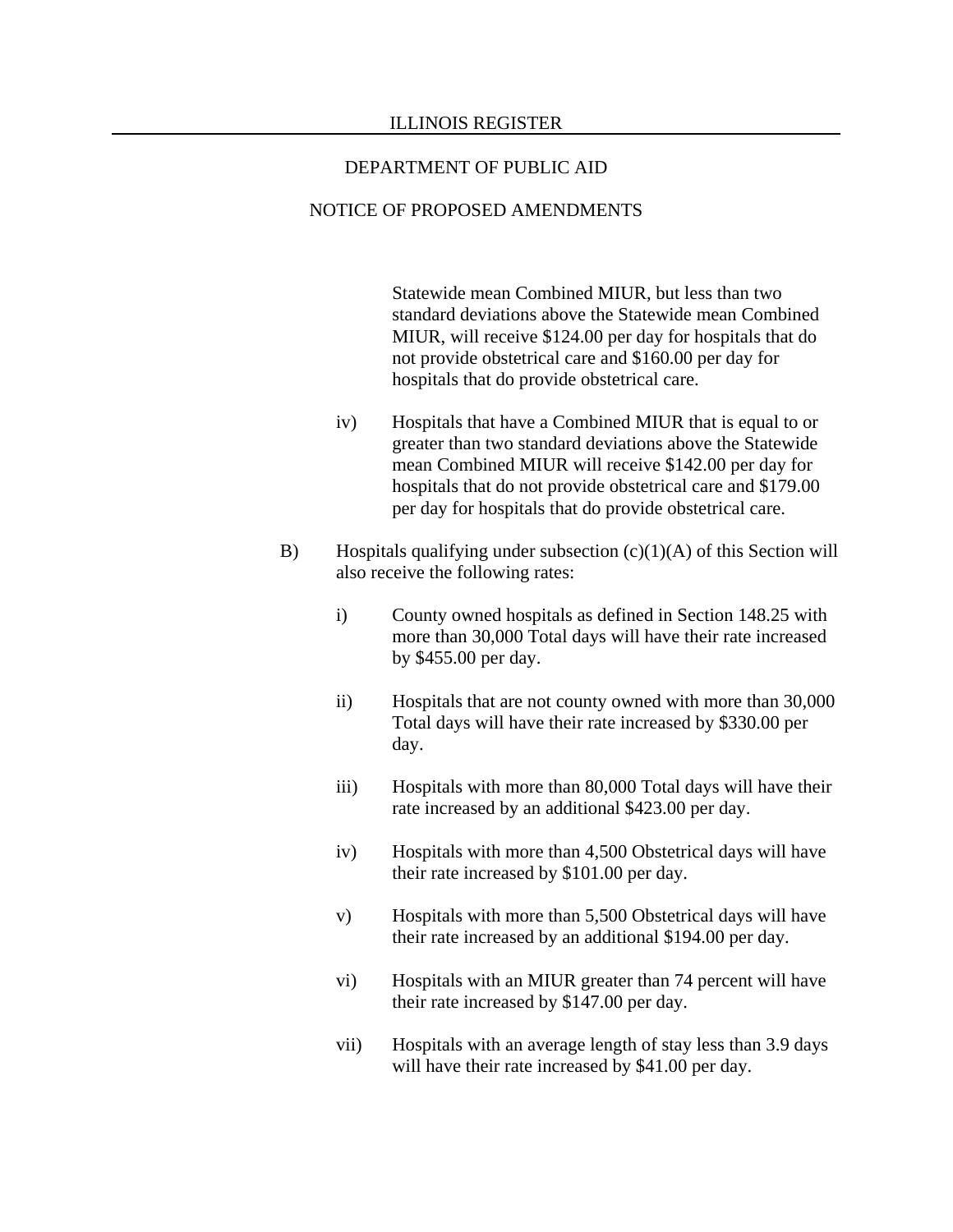- viii) Hospitals with an MIUR greater than the statewide mean plus one standard deviation that are designated a Perinatal Level 2 Center and have one or more obstetrical graduate medical education programs as of July 1, 1999, will have their rate increased by \$227.00 per day.
- ix) Hospitals receiving payments under subsection  $(c)(2)(A)(ii)$ of this Section that have an average length of stay less than four days will have their rate increased by \$182.25 per day.
- x) Hospitals receiving payments under subsection  $(c)(2)(A)(ii)$ of this Section that have an MIUR greater than 60 percent will have their rate increased by \$281.00 \$202.00 per day.
- xi) Hospitals receiving payments under subsection  $(c)(2)(A)(iv)$  of this Section that have an MIUR greater than 70 percent and have more than 20,000 days will have their rate increased by \$98.00 per day.
- C) Hospitals qualifying under subsection (c)(1)(B) of this Section will receive the following rates:
	- i) Qualifying hospitals will receive a rate of \$421.00 per day.
	- ii) Qualifying hospitals with more than 1,500 Obstetrical days will have their rate increased by \$369.00 per day.
- D) Hospitals qualifying under subsection  $(c)(1)(C)$  of this Section will receive the following rates:
	- i) Hospitals will receive a rate of \$28.00 per day.
	- ii) Hospitals located in Illinois and outside of HSA 6 that have an MIUR greater than 60 percent will have their rate increased by \$55.00 per day.
	- iii) Hospitals located in Illinois and inside HSA 6 that have an MIUR greater than 80 percent will have their rate increased by \$573.00 per day.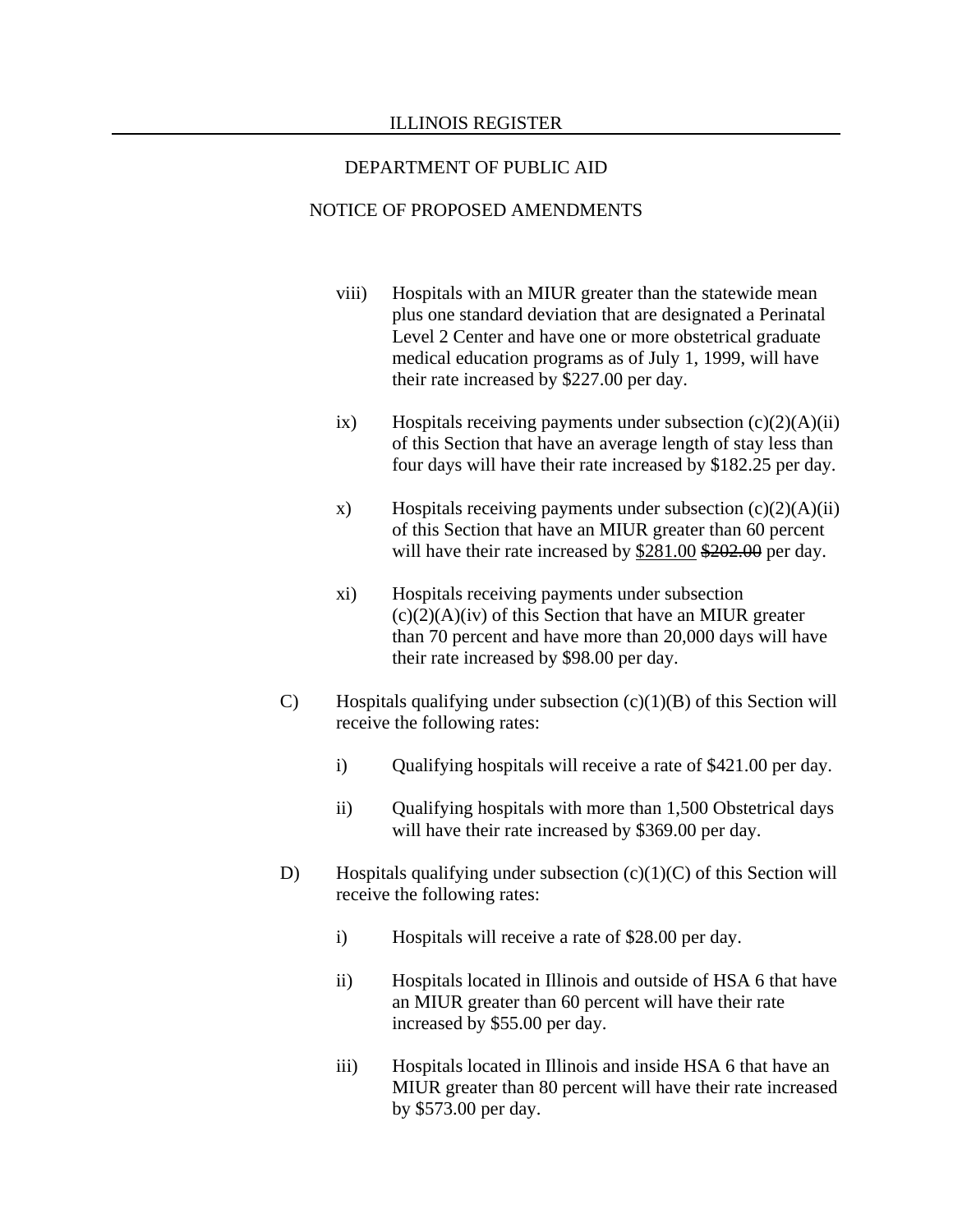- iv) Hospitals that are not located in Illinois that have an MIUR greater than 45 percent will have their rate increased by \$32.00 per day for hospitals that have fewer than 4,000 Total days; or \$246.00 per day for hospitals that have more than 4,000 Total days but fewer than 8,000 Total days; or \$178.00 per day for hospitals that have more than 8,000 Total days.
- v) Hospitals with more than 3,200 Total admissions will have their rate increased by \$248.00 per day.
- E) Hospitals qualifying under subsection  $(c)(1)(D)$  of this Section will receive the following rates:
	- i) Hospitals will receive a rate of \$41.00 per day.
	- ii) Hospitals with an MIUR between 18 percent and 19.75 percent will have their rate increased by an additional \$14.00 per day.
	- iii) Hospitals with an MIUR equal to or greater than 19.75 percent will have their rate increased by an additional \$87.00 per day.
	- iv) Hospitals with a combined MIUR that is equal to or greater than 35 percent will have their rate increased by an additional \$41.00 per day.
- F) Hospitals qualifying under subsection  $(c)(1)(E)$  of this Section will receive \$188.00 per day.
- G) Hospitals qualifying under subsection  $(c)(1)(F)$  of this Section will receive a rate of \$55.00 per day.
- H) Hospitals that qualify under subsection  $(c)(1)(G)$  of this Section will receive the following rates: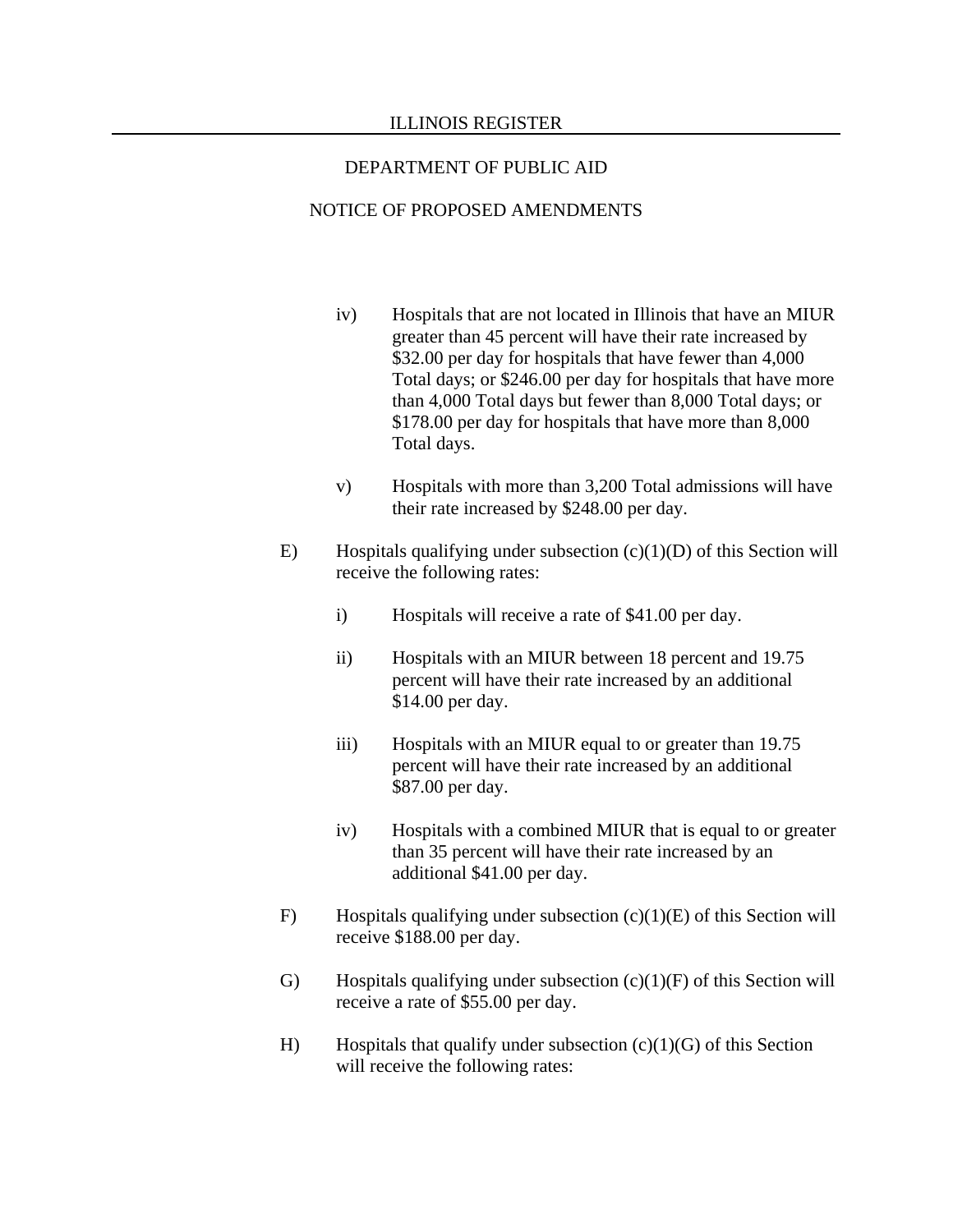- i) Hospitals with an MIUR greater than 19.75 percent will receive a rate of \$69.00 per day.
- ii) Hospitals with an MIUR equal to or less than 19.75 percent will receive a rate of \$11.00 per day.
- I) Hospitals qualifying under subsection  $(c)(1)(H)$  of this Section will receive a rate of \$268.00 per day.
- J) Hospitals that qualify under subsection  $(c)(1)(A)(iii)$  of this Section will have their rates multiplied by a factor of two. The payments calculated under this Section to hospitals that qualify under subsection  $(c)(1)(A)(iii)$  of this Section may be adjusted by the Department to ensure compliance with aggregate and hospital specific federal payment limitations. A portion of the payments calculated under this Section may be classified as disproportionate share adjustments for hospitals qualifying under subsection  $(c)(1)(A)(iii)$  of this Section.
- 3) DHA Payments
	- A) Payments under this subsection (c) will be made at least quarterly, beginning with the quarter ending December 31, 1999.
	- B) Payment rates will be multiplied by the Total days.
	- C) Total Payment Adjustments
		- i) For the CHAP rate period occurring in State fiscal year 2004, total payments will equal the methodologies described in subsection  $(c)(2)$  of this Section. For the period April 1, 2004, to June 30, 2004, payment will equal the State fiscal year 2004 amount less the amount the hospital received under DHA for the quarters ending September 30, 2003, December 31, 2003, and March 31, 2004.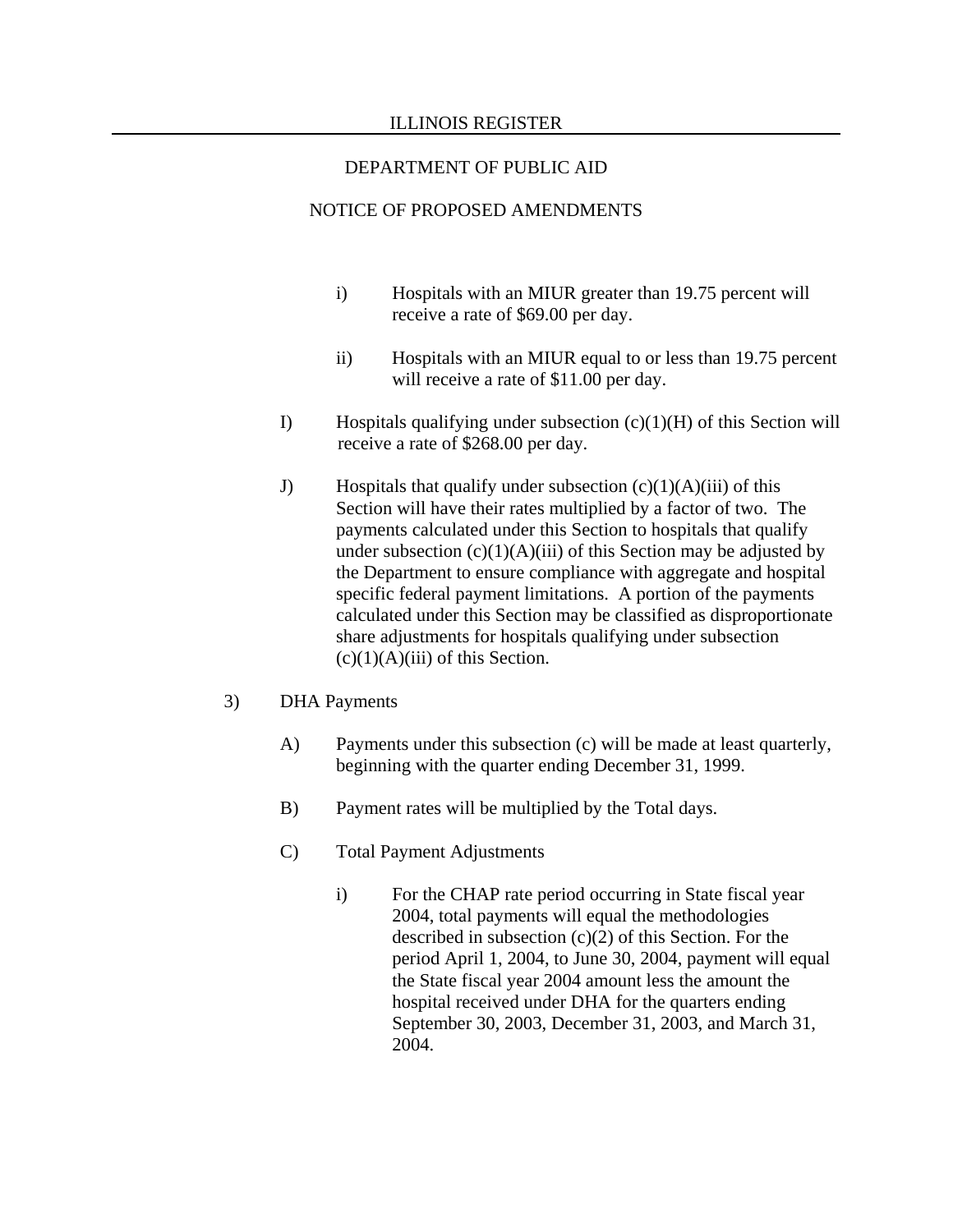- ii) For CHAP rate periods occurring after State fiscal year 2004, total payments will equal the methodologies described in subsection (c)(2) of this Section.
- d) Rural Critical Hospital Adjustment Payments (RCHAP) RCHAP shall be made to rural hospitals, as described in 89 Ill. Adm. Code  $140.80(i)(1)$ , for certain inpatient admissions. The hospital qualifying under this subsection that has the highest number of Medicaid obstetrical care admissions during the CHAP base period shall receive \$367,179.00 per year. The Department shall also make an RCHAP to hospitals qualifying under this subsection at a rate that is the greater of:
	- 1) the product of \$1,367.00 multiplied by the number of RCHAP Obstetrical Care Admissions in the CHAP base period, or
	- 2) the product of \$138.00 multiplied by the number of RCHAP General Care Admissions in the CHAP base period.
- e) Total CHAP Adjustments Each eligible hospital's critical hospital adjustment payment shall equal the sum of the amounts described in subsections (a), (b), (c) and (d) of this Section. The critical hospital adjustment payments shall be paid at least quarterly.
- f) Critical Hospital Adjustment Limitations Hospitals that qualify for trauma center adjustments under subsection (a) of this Section shall not be eligible for the total trauma center adjustment if, during the CHAP rate period, the hospital is no longer recognized by the Illinois Department of Public Health as a Level I trauma center as required for the adjustment described in subsection (a)(1) of this Section, or a Level II trauma center as required for the adjustment described in subsection (a)(2) or (a)(3) of this Section. In these instances, the adjustments calculated shall be pro-rated, as applicable, based upon the date that such recognition ceased.
- g) Critical Hospital Adjustment Payment Definitions The definitions of terms used with reference to calculation of the CHAP required by this Section are as follows:
	- 1) "Alzheimer days" means total paid days contained in the Department's paid claims database with a ICD-9-CM diagnosis code of 331.0 for dates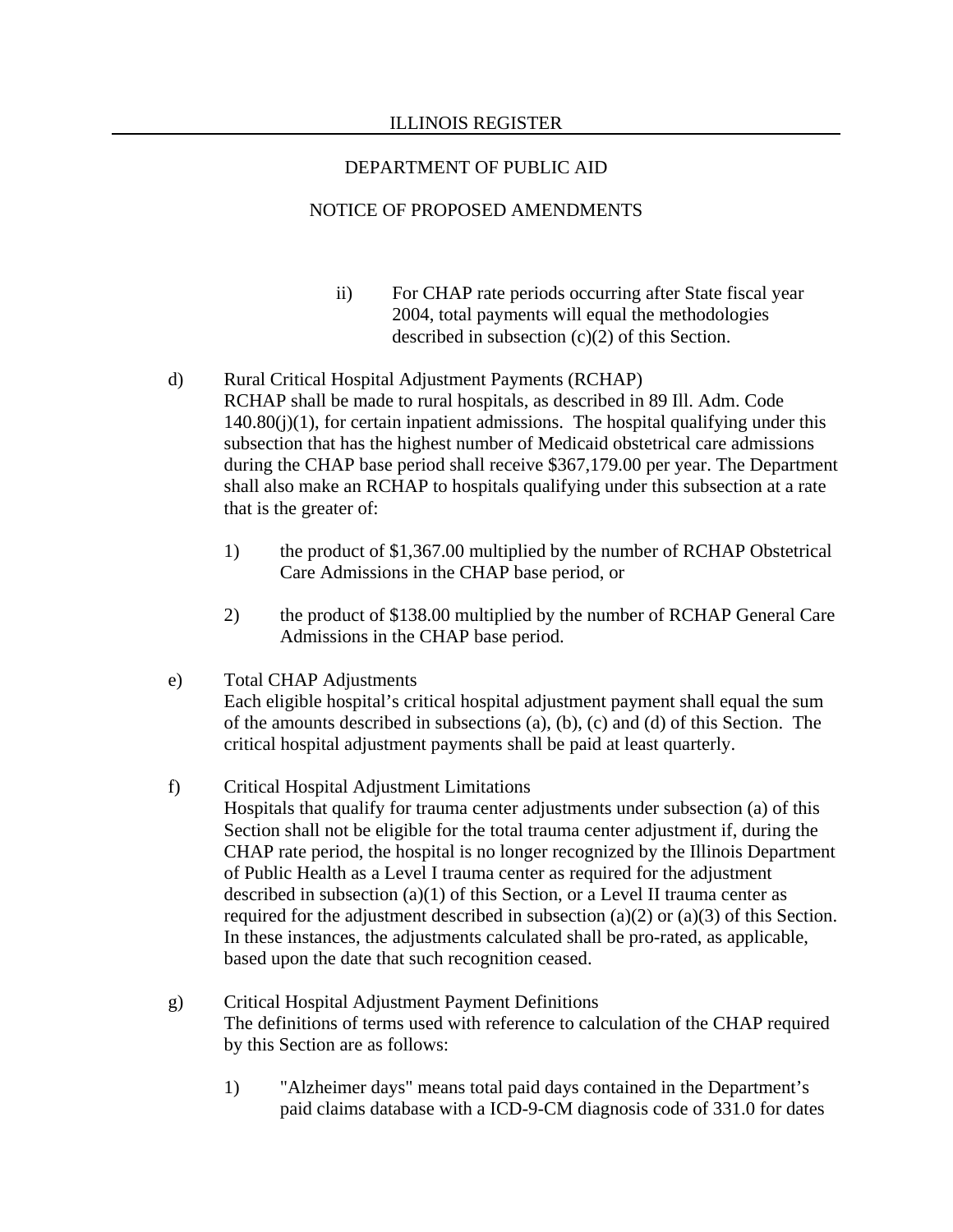#### NOTICE OF PROPOSED AMENDMENTS

of service occurring in State fiscal year 2001 and adjudicated through June 30, 2002.

- 2) "CHAP base period" means State Fiscal Year 1994 for CHAP calculated for the July 1, 1995, CHAP rate period; State Fiscal Year 1995 for CHAP calculated for the July 1, 1996, CHAP rate period; etc.
- 3) "CHAP rate period" means, beginning July 1, 1995, the 12 month period beginning on July 1 of the year and ending June 30 of the following year.
- 4) "Combined MIUR" means the sum of Medicaid Inpatient Utilization Rate (MIUR) as of July 1, 1999, and as defined in Section  $148.120(k)(5)$ , plus the Medicaid obstetrical inpatient utilization rate, as described in Section 148.120(k)(6), as of July 1, 1999.
- 5) "Medicaid general care admission" means hospital inpatient admissions that were subsequently adjudicated by the Department through the last day of June preceding the CHAP rate period and contained within the Department's paid claims data base, for recipients of medical assistance under Title XIX of the Social Security Act, excluding admissions for normal newborns, Medicare/Medicaid crossover admissions, psychiatric and rehabilitation admissions.
- 6) "Medicaid Level I rehabilitation admissions" means those claims billed as Level I admissions that were subsequently adjudicated by the Department through the last day of June preceding the CHAP rate period and contained within the Department's paid claims data base, with an ICD-9-CM principal diagnosis code of: 054.3, 310.1 through 310.2, 320.1, 336.0 through 336.9, 344.0 through 344.2, 344.8 through 344.9, 348.1, 801.30, 803.10, 803.84, 806.0 through 806.19, 806.20 through 806.24, 806.26, 806.29 through 806.34, 806.36, 806.4 through 806.5, 851.06, 851.80, 853.05, 854.0 through 854.04, 854.06, 854.1 through 854.14, 854.16, 854.19, 905.0, 907.0, 907.2, 952.0 through 952.09, 952.10 through 952.16, 952.2, and V57.0 through V57.89, excluding admissions for normal newborns.
- 7) "Medicaid Level I rehabilitation inpatient day" means the days associated with the claims defined in subsection (g)(5) of this Section.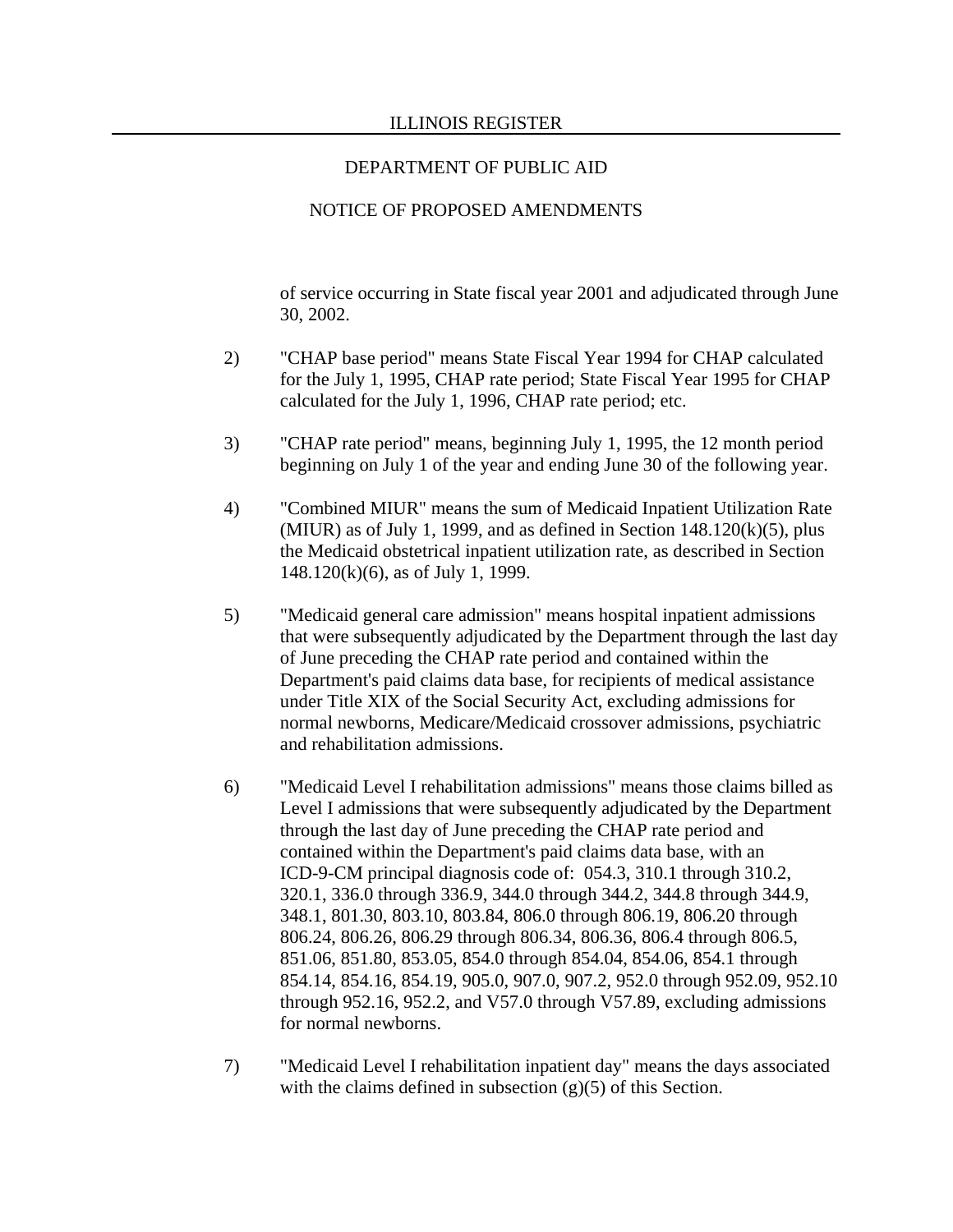- 8) "Medicaid obstetrical care admission" means hospital inpatient admissions that were subsequently adjudicated by the Department through the last day of June preceding the CHAP rate period and contained within the Department's paid claims data base, for recipients of medical assistance under Title XIX of Social Security Act, with Diagnosis Related Grouping (DRG) of 370 through 375; and specifically excludes Medicare/Medicaid crossover claims.
- 9) "Medicaid trauma admission" means those claims billed as admissions that were subsequently adjudicated by the Department through the last day of June preceding the CHAP rate period and contained within the Department's paid claims data base, with an ICD-9-CM principal diagnosis code of: 800.0 through 800.99, 801.0 through 801.99, 802.0 through 802.99, 803.0 through 803.99, 804.0 through 804.99, 805.0 through 805.98, 806.0 through 806.99, 807.0 through 807.69, 808.0 through 808.9, 809.0 through 809.1, 828.0 through 828.1, 839.0 through 839.3, 839.7 through 839.9, 850.0 through 850.9, 851.0 through 851.99, 852.0 through 852.59, 853.0 through 853.19, 854.0 through 854.19, 860.0 through 860.5, 861.0 through 861.32, 862.8, 863.0 through 863.99, 864.0 through 864.19, 865.0 through 865.19, 866.0 through 866.13, 867.0 through 867.9, 868.0 through 868.19, 869.0 through 869.1, 887.0 through 887.7, 896.0 through 896.3, 897.0 through 897.7, 900.0 through 900.9, 902.0 through 904.9, 925, 926.8, 929.0 through 929.99, 958.4, 958.5, 990 through 994.99.
- 10) "Medicaid trauma admission percentage" means a fraction, the numerator of which is the hospital's Medicaid trauma admissions and the denominator of which is the total Medicaid trauma admissions in a given 12 month period for all Level II urban trauma centers.
- 11) "RCHAP general care admissions" means Medicaid General Care Admissions, as defined in subsection  $(g)(4)$  of this Section, less RCHAP Obstetrical Care Admissions, occurring in the CHAP base period.
- 12) "RCHAP obstetrical care admissions" means Medicaid Obstetrical Care Admissions, as defined in subsection  $(g)(7)$  of this Section, with a Diagnosis Related Grouping (DRG) of 370 through 375, occurring in the CHAP base period.